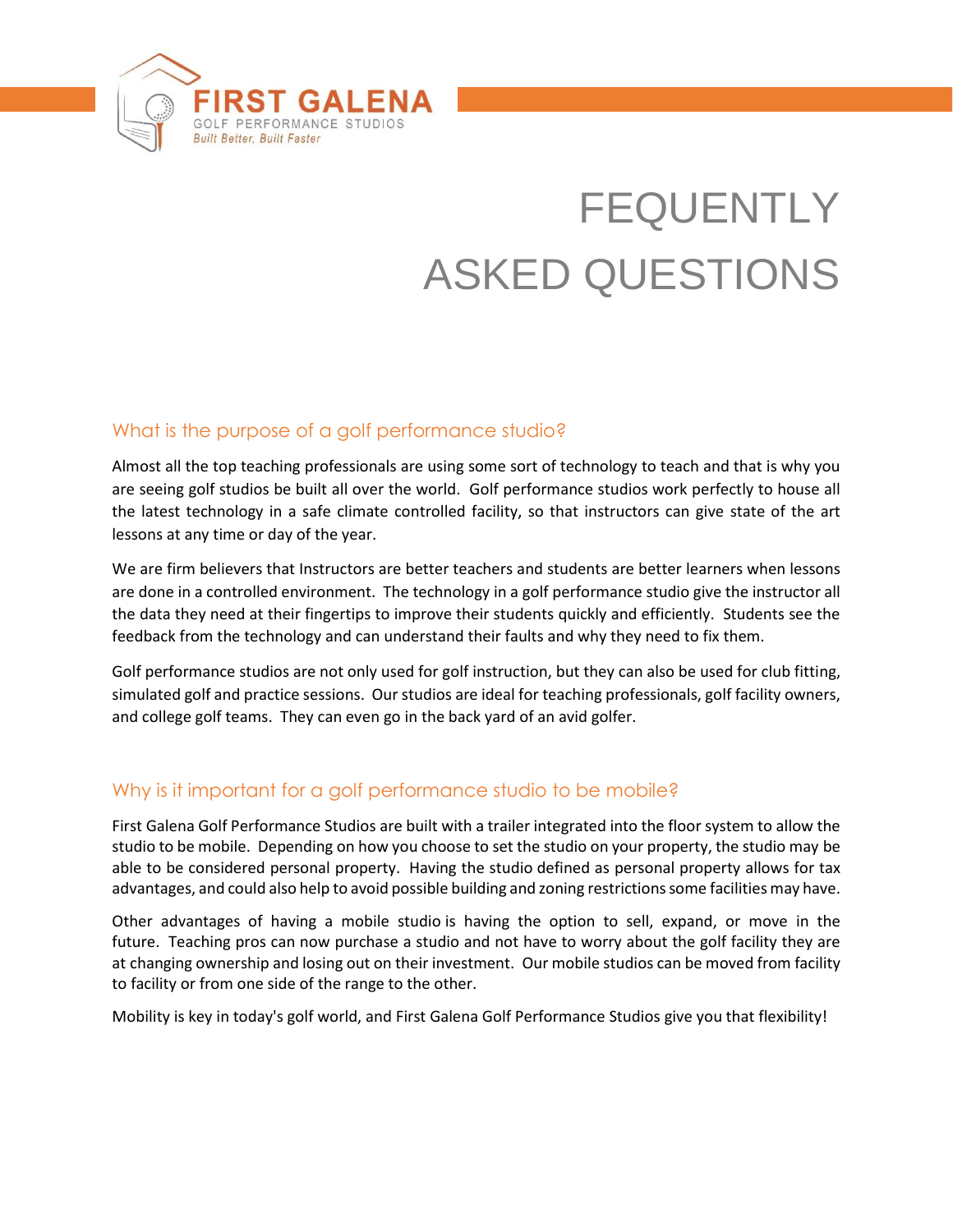# What kind of revenue can a golf performance studio produce?

Every location is going to vary with different business formats, however, below is a range of what we feel a studio can do if it is open from 8 am to 8 pm during the week and 8 am to 4 pm on the weekends. This gives the facility 76 hours or 228 twenty-minute time slots a week to be used for teaching, club fitting, practice sessions, and golf simulation leagues.

#### **Single Bay Facility Revenue Projections:**

| Lessons                                                       | <b>Practice Sessions</b>                                           |
|---------------------------------------------------------------|--------------------------------------------------------------------|
| 8 - 12 (20 min.) lessons per day                              | 8 – 12 (20 min.) practice sessions per day                         |
| \$20 - \$40 per (20 min.) lesson                              | \$5 - \$10 per (20 min.) practice session                          |
| Lesson revenue per year =<br>Approx. \$50,000 - \$160,000     | Practice session revenue per year =<br>Approx. \$13,000 - \$40,000 |
| Club Fittings                                                 | Simulation Leagues                                                 |
| 3 (1 hr.) fitting per week                                    | 4 (3 month / 12 night) leagues per year.                           |
| \$50 - \$100 per (1 hr.) fitting                              | 12 players per league (4 hr. time slot per week)                   |
| Club fitting revenue per year =<br>Approx. \$7,000 - \$15,000 | \$75 per player (\$15 goes towards prize money)                    |
|                                                               | League revenue per year =                                          |
| *Additional revenue can be made from<br>equipment sales       | Approx. \$2,880                                                    |
|                                                               | *Additional revenue can be made from food &<br>beverage sales      |

**Total yearly revenue based on a single bay facility** using 58% - 83% of its available time slots ranges from \$72,880 - \$217,880.

#### **Double Bay Facility:**

The revenue numbers for a double bay facility will double what the single bay facility produces if your market and business format allows for it. The overhead on a double bay facility is not very much more than a single bay so even if the numbers don't double there should be additional revenue to be made. The second hitting bay gives you the added advantage of having a lot more flexibility for scheduling.

**Total yearly revenue based on a double bay** facility using 58% - 83% of its available time slots ranges from \$145,760 - \$435,760.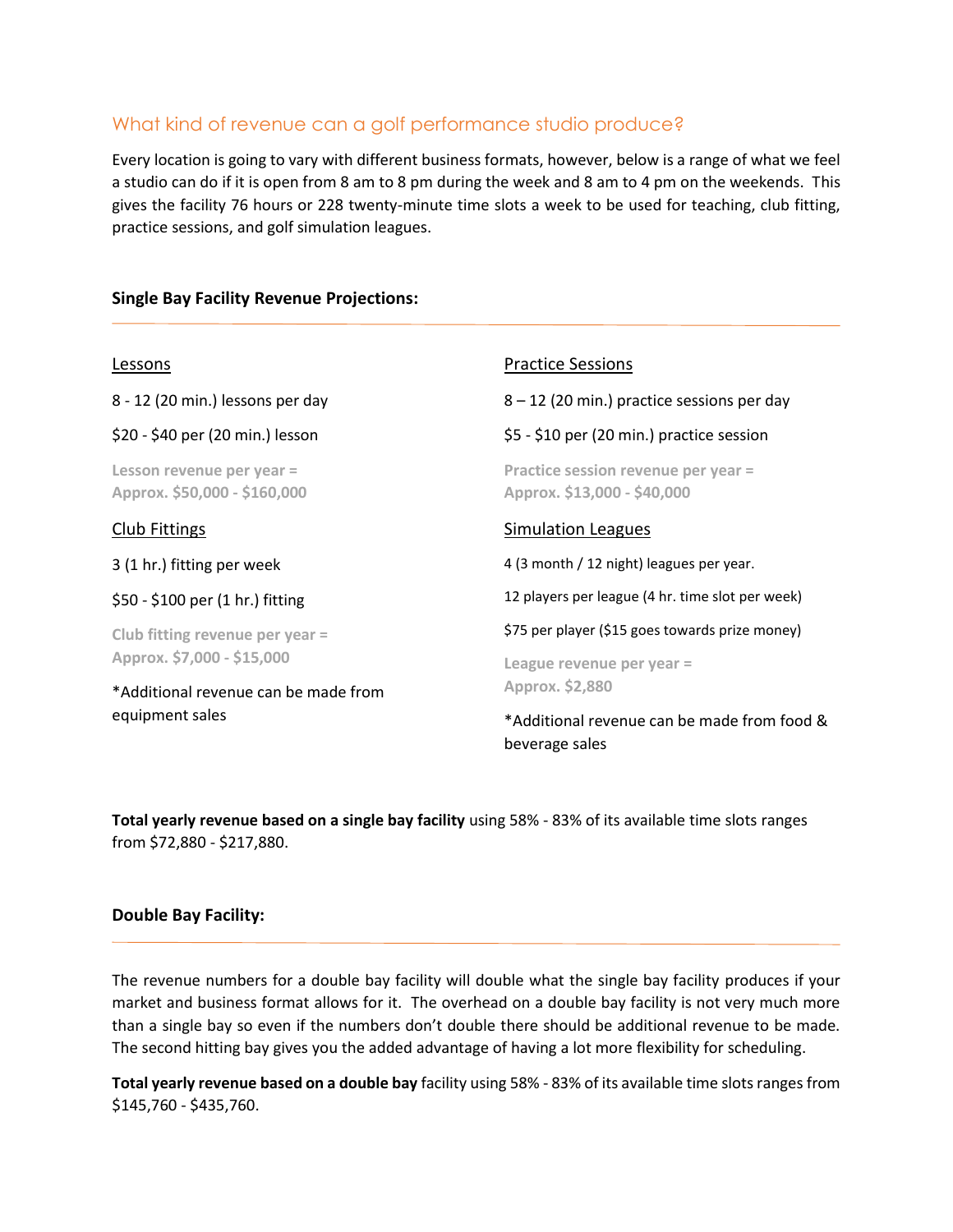## What expenses do I have with a golf performance studio?

**Electricity** – Our studios are all electric. The single bay studios have a PTAC unit for the heat & AC, and the double bay studios use a ductless mini split system. Electric ceiling mounted heaters can also be installed for hitting outside when the doors are open in cold conditions. Electricity costs are going to vary from climate to climate and season to season, but they should range between \$50 - \$100 per month.

**Interne**t – Almost all the new technology needs internet to work correctly. High speed internet is almost mandatory. May be able to use internet from another building on the facility, or may have to get separate internet. Internet packages are around \$50 per month.

**Insurance** – Protecting your investment is important. Both the studio and its equipment should be insured. Monthly insurance rates range from \$60 - \$150 depending on if it is a single bay or double bay and the amount of equipment you have in the studio.

**Advertising** – With today's social media world it doesn't take long to get your name out there at an affordable price, but you should have a good website. A website that allows your clients to book online would be ideal. We recommend figuring around a \$150 per month on advertising.

**Maintenance** – There shouldn't be a whole lot of maintenance that needs to be done with our studios. The exterior is virtually maintenance free except for the landscaping around the studio. The hitting mats and nets will eventually need to be replaced over time and you should budget to upgrade your technology every few years to stay up with your competition. We recommend budgeting \$100 a month.

**Golf Professional Rate** – If you plan on hiring a golf professional to help teach and run the golf studio then you will more than likely need to pay them between 75% - 90% of each lesson they teach. Paying them an hourly wage or salary might be another option.

**Land Lease** – If you are a golf instructor looking to setup a golf performance studio on a golf course, you may get asked to lease the land it sits on. Most courses probably won't charge anything or very little knowing that the golf performance studio is going to be an added benefit to their members and facility.

# What do we need to do to prepare for delivery of the golf performance studio?

The golf performance studio will be delivered with a toter truck. A clear path will need to be made to move the studio into place. All obstacles will need to be moved out of the way. May need to smooth out any steep inclines or declines.

Standard setup would be to block to the ground, level the studio, skirt the bottom, and build stairs to the doors. If you want to avoid stairs the studios can be recessed into the ground to give a more conventional look. This would require some excavation work. We can provide plans and guidance to help with this type of setup.

Power should be trenched to the site location before delivery so that we can hookup the power and check everything after setup.

If your studio has a bathroom, you will need to run the water and sewer line to the site location and have a plumber make final connections.